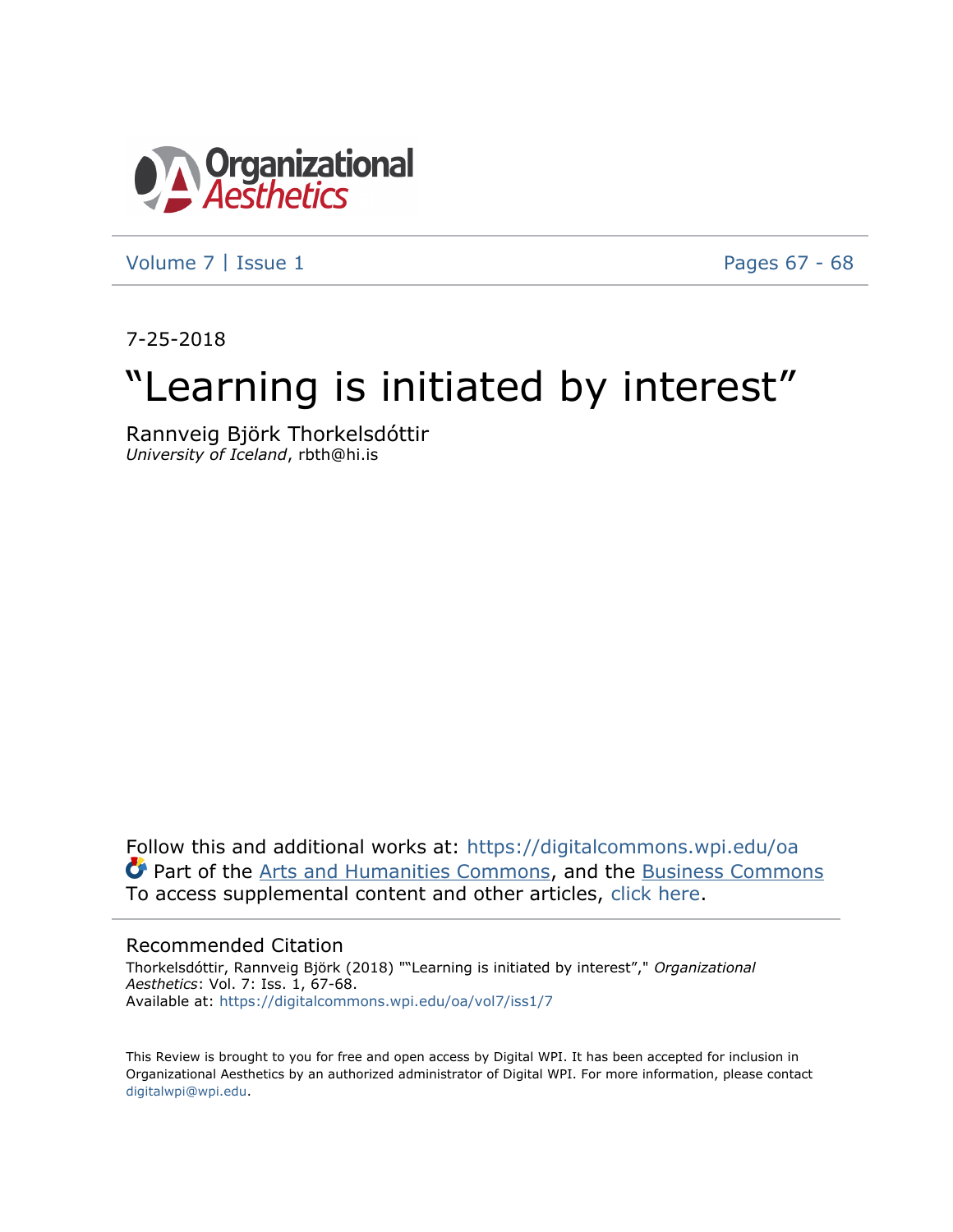

*Organizational Aesthetics* 7(1): 67-68 © The Author(s) 2018 www.organizationalaesthetics.org

### **"Learning is initiated by interest"**

Book review of *A Theatre Laboratory Approach to Pedagogy and Creativity: Odin Theatre and Group Learning*. By Tatiana Chemi. Switzerland: Palgrave Macmillan (2018)

## Rannveig Björk Thorkelsdóttir

University of Iceland

*A Theatre Laboratory Approach to Pedagogy and Creativity: Odin Theatre and Group Learning* is part of Creativity, Education and the Arts book series published by Palgrave Macmillan and edited by Anne M Harris. The series emerges out of recent rapid advances in creativity and arts-informed research in education and seeks to reposition creativity studies within education as a multi- and interdisciplinary field, bridging a historical gap between "science" and "art"; that is, between "theoretical" and "applied" approaches to research.

*A Theatre Laboratory Approach to Pedagogy and Creativity: Odin Theatre and Group Learning* explores the pedagogy of the theatre laboratory, focusing on the seminal theatre group Odin Theatre. The structure of the book is organised in thematic areas which appraise the theatre laboratory as a learning space, the actors as learners and educators, and the ensemble's creative processes. In the concluding chapter (chap. 8) the author, Tatiana Chemi, outlines some findings from her research, envisaging possible applications in higher education settings, reflecting on third spaces (the in-between spaces), as well as examining critical approaches to education and pedagogy. In addition, the book offers a number of tools and ideas for group learning in higher education and short biographies of all the participating artists; this being a highly appreciated aspect.

This book is very personal and relies on a range of insightful sources among members of the Odin theatre group and auto-ethnographic notes based on Chemi's long-term relationship with Odin theatre. The episode describing Chemi's first encounter with Odin Theatre and the missed opportunity is both interesting and instructive to the reader and, in a certain sense, sets the tone for the narrative ahead. The reader learns about the history of Odin theatre through Eugenio Barba's learning trajectory (p. 92), on which Grotowski had a deep and lasting impact, then shifts to behind the scenes of the theatre laboratory where the actress Roberta Carreri gives talks about her approaches to techniques and creative processes (p. 203). The reader is also given an insight into Odin actors' learning journeys, both as learners and educators, group learning through creativity and leadership, peer learning and learning to learn. The flow through the chapters is clear and straightforward, with the idea of rethinking higher education gaining strength with every chapter.